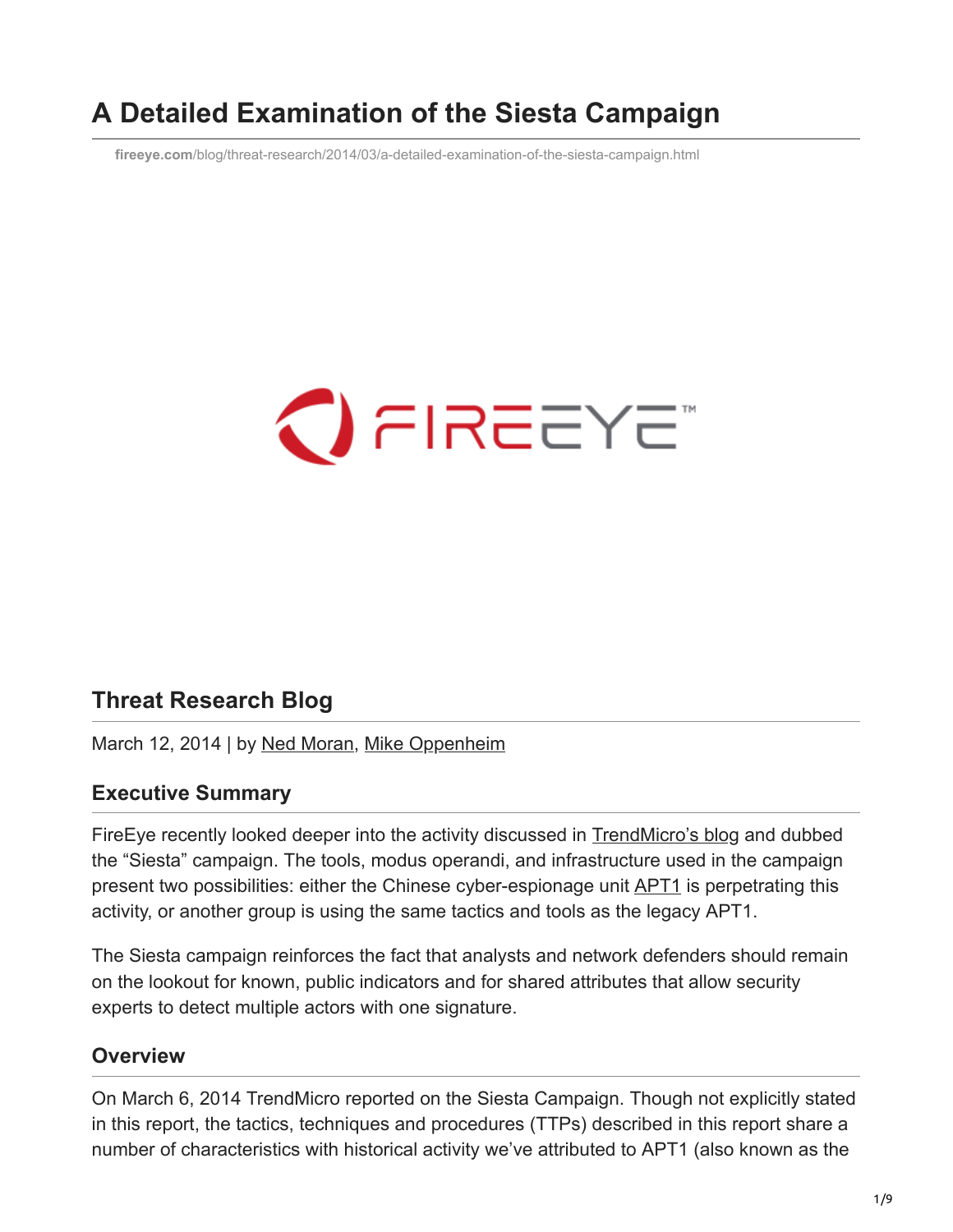"Comment Crew").

We witnessed this same campaign targeting a customer in the telecommunications sector on Feb. 20, 2014, using a spear-phishing message with a link to ifuedit[.]net/Healthcare\_Questionnaire.zip. This zip file contained a malicious executable with the following properties:

| MD5                | 61249bf64fa270931570b8a5eba06afa        |
|--------------------|-----------------------------------------|
|                    | <b>Compile Time</b> 2014-02-20 02:28:21 |
| .text              | 39e9e4eac77a09b915626f315b963a4f        |
| .rdata             | a126c8c7c50bf034f2d3ba4aa5bcab28        |
| .data              | bb95154b5aeb13a4ff937afa2e7e4560        |
| .rsrc              | edf3a1e142fc212da11dc72698184ad5        |
| <b>Import Hash</b> | 20ff5087740eabff5bdbdf99d9fb6853        |

This sample initiated a callback to www[.]microsofthomes[.]com/index.html.

This same import hash was seen in the following samples:

| MD5                                                                  | <b>Compile Time</b>                            | <b>Command-and-Control</b><br>(CnC) server               |
|----------------------------------------------------------------------|------------------------------------------------|----------------------------------------------------------|
| 68f73d81c814ab2f70eed02c0be3b67d<br>68f73d81c814ab2f70eed02c0be3b67d | 2014-02-20<br>02:26:24 2014-<br>02-20 02:26:24 | www[.]microsofthomes[.]com<br>www[.]microsofthomes[.]com |
| 20b124baaaec1e8cbc3cd52e8e5ceebd<br>20b124baaaec1e8cbc3cd52e8e5ceebd | 2014-02-20<br>02:26:24 2014-<br>02-20 02:26:24 | www[.]microsofthomes[.]com<br>www[.]microsofthomes[.]com |

### **Techniques, tactics, and procedures analysis**

The TTPs described above are consistent with APT1. This group previously relied on establishing a foothold in targeted networks with following methods:

- Spear-phishing emails with links to archives
- Callback traffic to a legitimate-looking webpage

### **Analysis of Related Samples**

A related dropper listed in the TrendMicro report on the Siesta campaign is MD5 0f3031412d255336a102bbc1dcd43812. This sample had the following properties: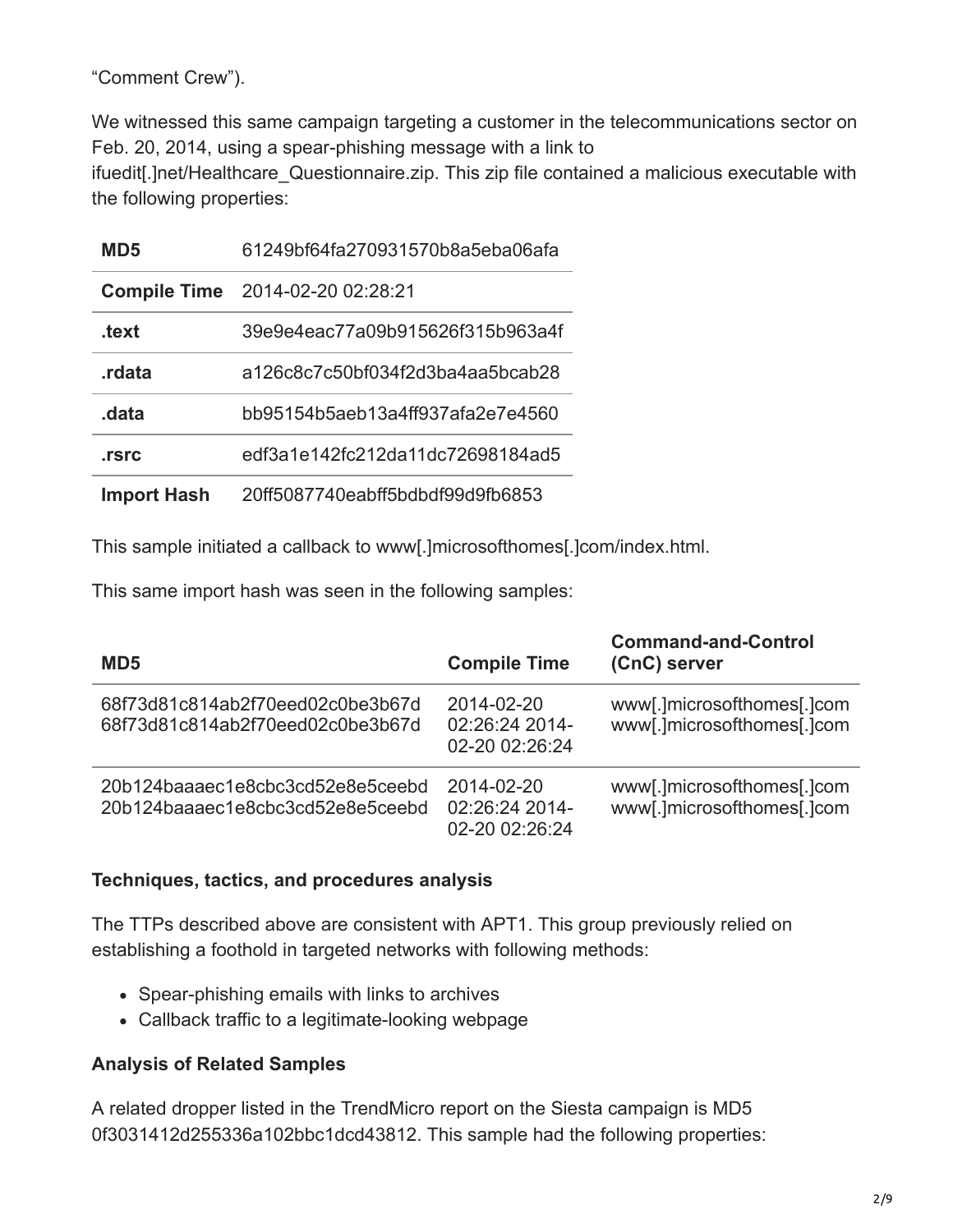| MD <sub>5</sub>     | 0f3031412d255336a102bbc1dcd43812 |
|---------------------|----------------------------------|
| <b>Compile Time</b> | 2014-02-19 09:29:04              |
| .text               | a2e11e9c8b07888345d6cdf7d995b832 |
| .rdata              | 0203cc3bb607e9cfa296fa857b243468 |
| .data               | 7d281bd27bc1279428bd1798671eb57b |
| .rsrc               | caa869fa01ddfee26156166a10c42944 |
| <b>Import Hash</b>  | 0fefba40443edd57f816502035077e3e |

The import hash of 0fefba40443edd57f816502035077e3e is in other samples linked to the Siesta campaign including:

| MD <sub>5</sub>                                                      | <b>Compile Time</b>                            | CnC                                                |
|----------------------------------------------------------------------|------------------------------------------------|----------------------------------------------------|
| 643654975b63a9bb6f597502e5cd8f49<br>643654975b63a9bb6f597502e5cd8f49 | 2014-01-14<br>04:38:30 2014-01-<br>14 04:38:30 | www[.]cloudcominc[.]com<br>www[.]cloudcominc[.]com |
| 0f3031412d255336a102bbc1dcd43812<br>0f3031412d255336a102bbc1dcd43812 | 2014-02-19<br>09:29:04 2014-02-<br>19 09:29:04 | www[.]skyslisten[.]com<br>www[.]skyslisten[.]com   |

The import hash from this dropper was also seen in a number of previous APT1 samples dating as far back as 2011 — well before the release of the **APT1 report**. We previously discussed the value of tracking via import hashing [here](http://www.mandiant.com/blog/tracking-malware-import-hashing/). Other APT1 samples with this same import hash include (but are not limited to):

| MD <sub>5</sub>                                                      | <b>Compile Time</b>                            | CnC                                                        |
|----------------------------------------------------------------------|------------------------------------------------|------------------------------------------------------------|
| 719453b4da6d3814604c84a28d4d1f4c<br>719453b4da6d3814604c84a28d4d1f4c | 2011-06-16<br>12:54:20 2011-<br>06-16 12:54:20 | www[.]stapharrest[.]com<br>www[.]stapharrest[.]com         |
| 93a6e9a26924a5cdab8ed47cadbe88d5<br>93a6e9a26924a5cdab8ed47cadbe88d5 | 2012-01-18<br>13:35:54 2012-<br>01-18 13:35:54 | www[.]offerdahls[.]com<br>www[.]offerdahls[.]com           |
| c2aadd6a69a775602d984af64eaeda96<br>c2aadd6a69a775602d984af64eaeda96 | 2012-05-15<br>09:02:25 2012-<br>05-15 09:02:25 | www[.]bluecoate[.]com<br>www[.]bluecoate[.]com             |
| 1df0b937239473df0187063392dae028<br>1df0b937239473df0187063392dae028 | 2012-06-20<br>09:25:31 2012-<br>06-20 09:25:31 | www[.]billyjoebobshow[.]com<br>www[.]billyjoebobshow[.]com |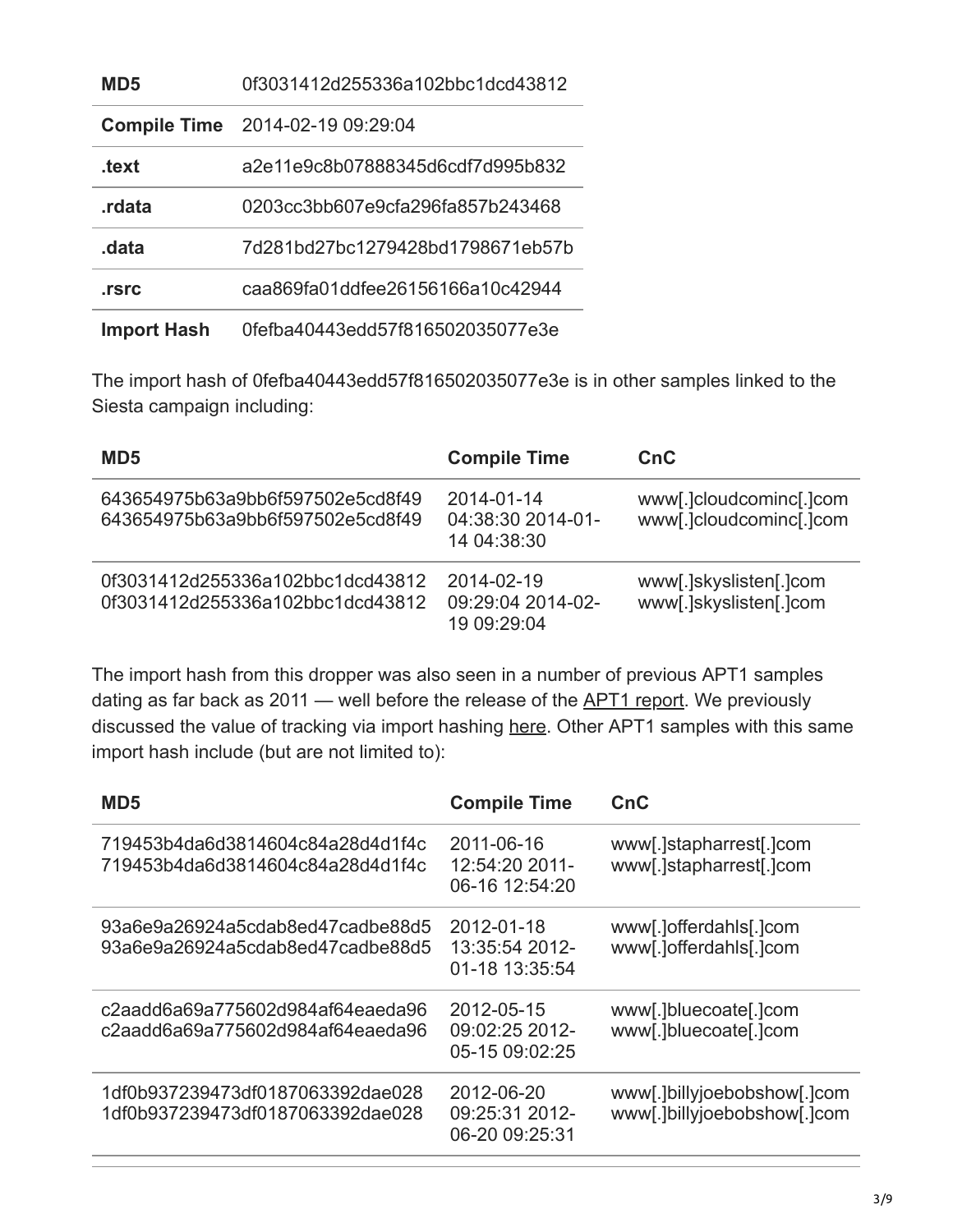| 55065f1b341e5b095b6d453923d5654d<br>55065f1b341e5b095b6d453923d5654d | 2012-07-12<br>09:21:17 2012-<br>07-12 09:21:17 | 184.82.164.104<br>184.82.164.104                           |
|----------------------------------------------------------------------|------------------------------------------------|------------------------------------------------------------|
| 65502e91e3676cf30778a7078f1061de<br>65502e91e3676cf30778a7078f1061de | 2012-07-19<br>09:31:42 2012-<br>07-19 09:31:42 | www[.]billyjoebobshow[.]com<br>www[.]billyjoebobshow[.]com |
| 287113e4423813efd242af8e6255f680<br>287113e4423813efd242af8e6255f680 | 2012-07-24<br>05:53:22 2012-<br>07-24 05:53:22 | thales[.]myftp[.]info<br>thales[.]myftp[.]info             |
| d613d40d5402f58d8952da2c24d1a769<br>d613d40d5402f58d8952da2c24d1a769 | 2012-09-27<br>12:46:20 2012-<br>09-27 12:46:20 | www[.]billyjoebobshow[<br>www[.]billyjoebobshow[           |
| 57a4c6236b4ecf96d31258e5cc6f0ae4<br>57a4c6236b4ecf96d31258e5cc6f0ae4 | 2013-01-07<br>07:43:14 2013-<br>01-07 07:43:14 | manslist[.]loopback[.]nu<br>manslist[.]loopback[.]nu       |
| e5a4ec0519c471b5be093aee5c33b1ee<br>e5a4ec0519c471b5be093aee5c33b1ee | 2013-01-08<br>07:34:59 2013-<br>01-08 07:34:59 | www[.]whackcard[.]com<br>www[.]whackcard[.]com             |
| f822a9e08b51c19a154dfb63ee9b8367<br>f822a9e08b51c19a154dfb63ee9b8367 | 2013-01-10<br>07:50:58 2013-<br>01-10 07:50:58 | technology[.]acmetoy[.]com<br>technology[.]acmetoy[.]com   |

Further, the 0f3031412d255336a102bbc1dcd43812 sample dropped a backdoor with the MD5 hash 185e930a19ad1a99c226d59ef563e28c. This implant was stored as a resource within the dropper, and it contained a custom base64 alphabet of oWXYZabcdefghijkl123456789ABCDEFGHIJKL+/MNOPQRSTUVmn0pqrstuvwxyz. This custom alphabet was used by the malware to decode commands issued by the attacker to the victim machine and to Base64 encode the reverse shell from the victims back to the CnC server.This same custom alphabet has been used in previous APT1 samples including (but not limited to):

| MD <sub>5</sub>                                                      | <b>Compile Time</b>                            | <b>CnC</b>                                   |
|----------------------------------------------------------------------|------------------------------------------------|----------------------------------------------|
| 736ebc9b8ece410aaf4e8b60615f065f<br>736ebc9b8ece410aaf4e8b60615f065f | 2003-05-15<br>08:58:48 2003-05-<br>15 08:58:48 | www[.]comtoway[.]com<br>www[.]comtoway[.]com |
| ac87816b9a371e72512d8fd82f61c737<br>ac87816b9a371e72512d8fd82f61c737 | 2006-09-14<br>02:28:46 2006-09-<br>14 02:28:46 | www[.]mwa[.]net<br>www[.]mwa[.]net           |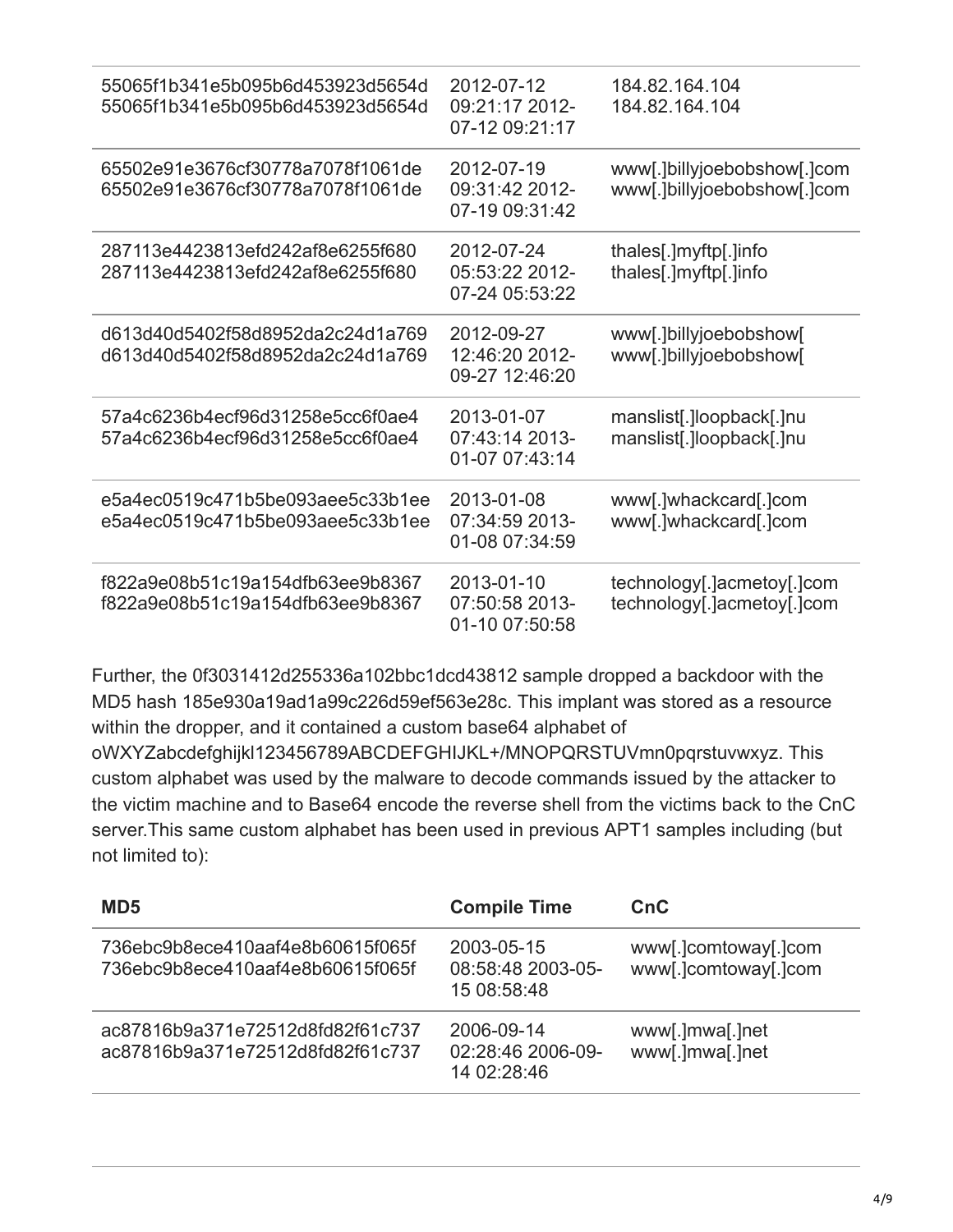| 173cd315008897e56fa812f2b2843f83<br>173cd315008897e56fa812f2b2843f83 | 2006-09-14<br>02:28:46 2006-09-<br>14 02:28:46 | www[.]deebeedesigns[.]ca<br>www[.]deebeedesigns[.]ca |
|----------------------------------------------------------------------|------------------------------------------------|------------------------------------------------------|
| 513644c57688b70860d0b9aa1b6cd0d7<br>513644c57688b70860d0b9aa1b6cd0d7 | 2010-12-17<br>03:24:13 2010-12-<br>17 03:24:13 | 69.90.65.240<br>69.90.65.240                         |
| fdf6bf1973af8ab130fbcaa0914b4b06<br>fdf6bf1973af8ab130fbcaa0914b4b06 | 2012-05-10<br>08:41:35 2012-05-<br>10 08:41:35 | www[.]woodagency[.]com<br>www[.]woodagency[.]com     |
| 682bfed6332e210b4f3a91e5e8a1410b<br>682bfed6332e210b4f3a91e5e8a1410b | 2012-05-15<br>03:17:04 2012-05-<br>15 03:17:04 | www[.]oewarehouse[.]com<br>www[.]oewarehouse[.]com   |
| fb7a74a88eead4d39a58cc7b6eede4ce<br>fb7a74a88eead4d39a58cc7b6eede4ce | 2013-08-01<br>18:23:07 2013-08-<br>01 18:23:07 | www[.]mwa[.]net<br>www[.]mwa[.]net                   |

## **Executable (PE) resource with PDF icon Table**

| MD <sub>5</sub>                                                      | <b>Compile Time</b>                            | CnC                                                      |
|----------------------------------------------------------------------|------------------------------------------------|----------------------------------------------------------|
| 719453b4da6d3814604c84a28d4d1f4c<br>719453b4da6d3814604c84a28d4d1f4c | 2011-06-16<br>12:54:20 2011-<br>06-16 12:54:20 | www[.]drgeorges[.]com<br>www[.]drgeorges[.]com           |
| 854cb8ba3b2d3058239a7ba6a427944a<br>854cb8ba3b2d3058239a7ba6a427944a | 2011-08-17<br>00:31:27 2011-<br>08-17 00:31:27 | meeting[.]toh[.]info<br>meeting[.]toh[.]info             |
| a049b8ec51c0255dec734c7ba5641af3<br>a049b8ec51c0255dec734c7ba5641af3 | 2011-08-17<br>00:31:27 2011-<br>08-17 00:31:27 | meeting[.]toh[.]info<br>meeting[.]toh[.]info             |
| 0725a1819a58e988b939f06e53990254<br>0725a1819a58e988b939f06e53990254 | 2011-08-17<br>00:31:27 2011-<br>08-17 00:31:27 | google.ninth.biz<br>google.ninth.biz                     |
| 0fdffd4f5730bdd37f2f082bf396064a<br>0fdffd4f5730bdd37f2f082bf396064a | 2011-08-11<br>09:35:24 2011-<br>08-11 09:35:24 | homepage[.]longmusic[.]com<br>homepage[.]longmusic[.]com |
| e476e4a24f8b4ff4c8a0b260aa35fc9f<br>e476e4a24f8b4ff4c8a0b260aa35fc9f | 2012-06-09<br>13:19:49 2012-<br>06-09 13:19:49 | www.]heliospartners<br>www[.]heliospartners[.]com        |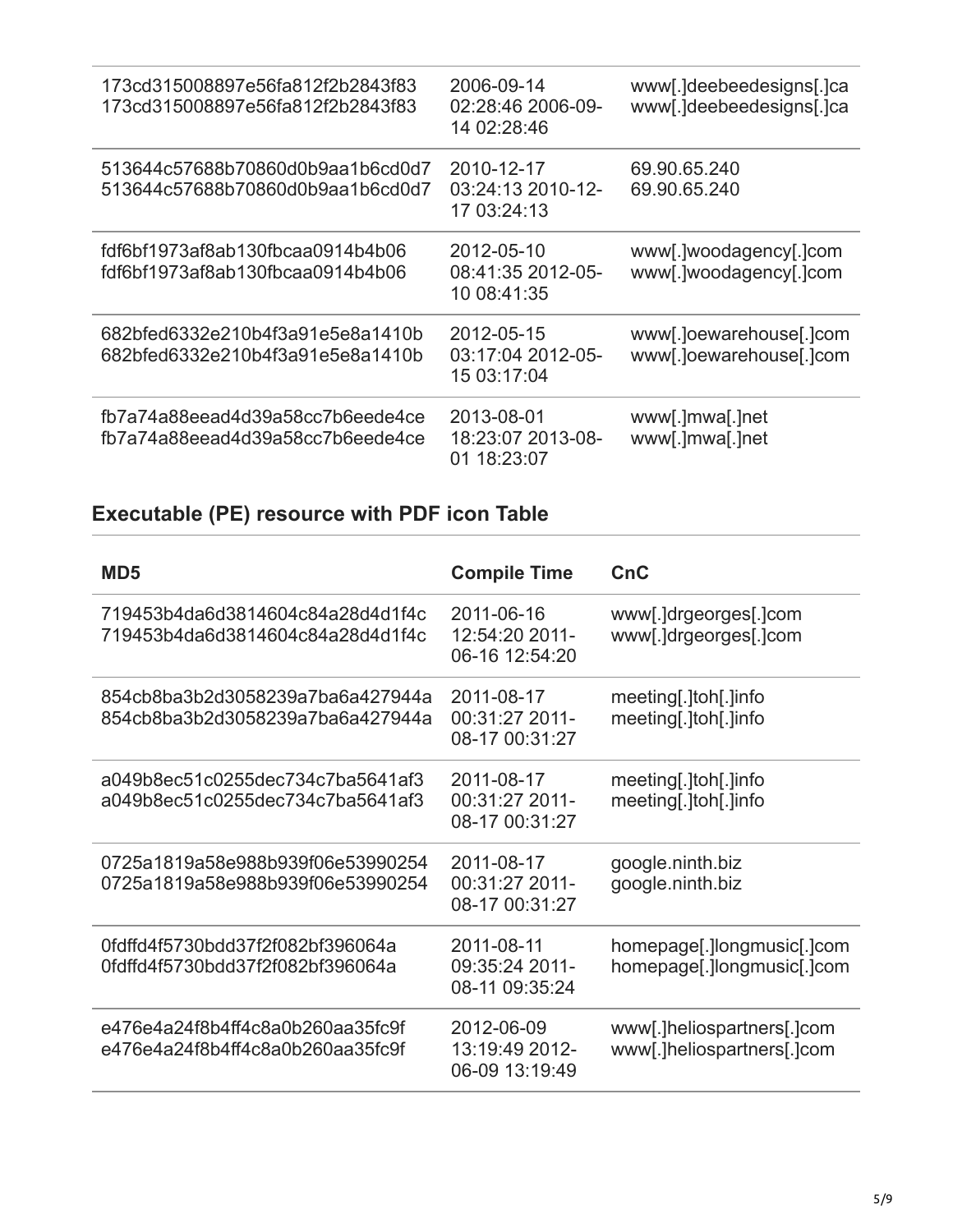| d613d40d5402f58d8952da2c24d1a769<br>d613d40d5402f58d8952da2c24d1a769 | 2012-09-27<br>12:46:20 2012-<br>09-27 12:46:20 | www[.]billyjoebobshow[.]com<br>www[.]billyjoebobshow[.]com |
|----------------------------------------------------------------------|------------------------------------------------|------------------------------------------------------------|
| f822a9e08b51c19a154dfb63ee9b8367<br>f822a9e08b51c19a154dfb63ee9b8367 | 2013-01-10<br>07:50:58 2013-<br>01-10 07:50:58 | technology[.]acmetoy[.]com<br>technology[.]acmetoy[.]com   |

Both 61249bf64fa270931570b8a5eba06afa and 0f3031412d255336a102bbc1dcd43812 droppers also had a portable executable (PE) resource with the SHA256 of fb080cef60846528c409f60400f334100a16a5bd77b953c864b23a945fcf26fd. This PE resource contained the PDF icon used by the dropper to make the executable appear as though it was a PDF document rather than an executable. Previous APT1 samples also used this sample PE resource including (but not limited to):

| MD <sub>5</sub>                                                      | <b>Compile Time</b>                            | CnC                                                                                                                          |
|----------------------------------------------------------------------|------------------------------------------------|------------------------------------------------------------------------------------------------------------------------------|
| 1aab2040ed4f918e1823e2caf645a81d<br>1aab2040ed4f918e1823e2caf645a81d | 2009-09-28<br>22:08:38 2009-<br>09-28 22:08:38 | www[.]olmusic100[.]com<br>www[.]olmusic100[.]com                                                                             |
| 8ee2cf05746bb0a009981fdb90f1343e<br>8ee2cf05746bb0a009981fdb90f1343e | 2010-03-15<br>11:46:31 2010-<br>03-15 11:46:31 | gogotrade[.]apple.org[.]ru<br>tradeproject[.]rlogin[.]org<br>gogotrade[.]apple.org[.]ru<br>tradeproject[.]rlogin[.]org       |
| 9c4617793984c4b08d75b00f1562cbda<br>9c4617793984c4b08d75b00f1562cbda | 2010-08-31<br>03:27:55 2010-<br>08-31 03:27:55 | freetrade[.]allowed[.]org<br>worldwide[.]chickenkiller[.]com<br>freetrade[.]allowed[.]org<br>worldwide[.]chickenkiller[.]com |
| b584b48d401e98f404584c330489895c<br>b584b48d401e98f404584c330489895c | 2010-08-31<br>07:52:17 2010-<br>08-31 07:52:17 | worldwide[.]chickenkiller[.]com<br>freetrade[.]allowed[.]org<br>worldwide[.]chickenkiller[.]com<br>freetrade[.]allowed[.]org |
| b92a53fc409d175c768581978f1d3331<br>b92a53fc409d175c768581978f1d3331 | 2010-09-16<br>09:57:09 2010-<br>09-16 09:57:09 | www[.]rbaparts[.]com<br>www[.]rbaparts[.]com                                                                                 |
| d6c19be4e9e1ae347ee269d15cb96a51<br>d6c19be4e9e1ae347ee269d15cb96a51 | 2010-10-25<br>01:59:00 2010-<br>10-25 01:59:00 | www[.]kayauto[.]net<br>www[.]kayauto[.]net                                                                                   |
| d0a7cd5cd7da9024fb8bd594d37d7594<br>d0a7cd5cd7da9024fb8bd594d37d7594 | 2011-04-20<br>07:39:01 2011-<br>04-20 07:39:01 | www[.]kayauto[.]net<br>www[.]kayauto[.]net                                                                                   |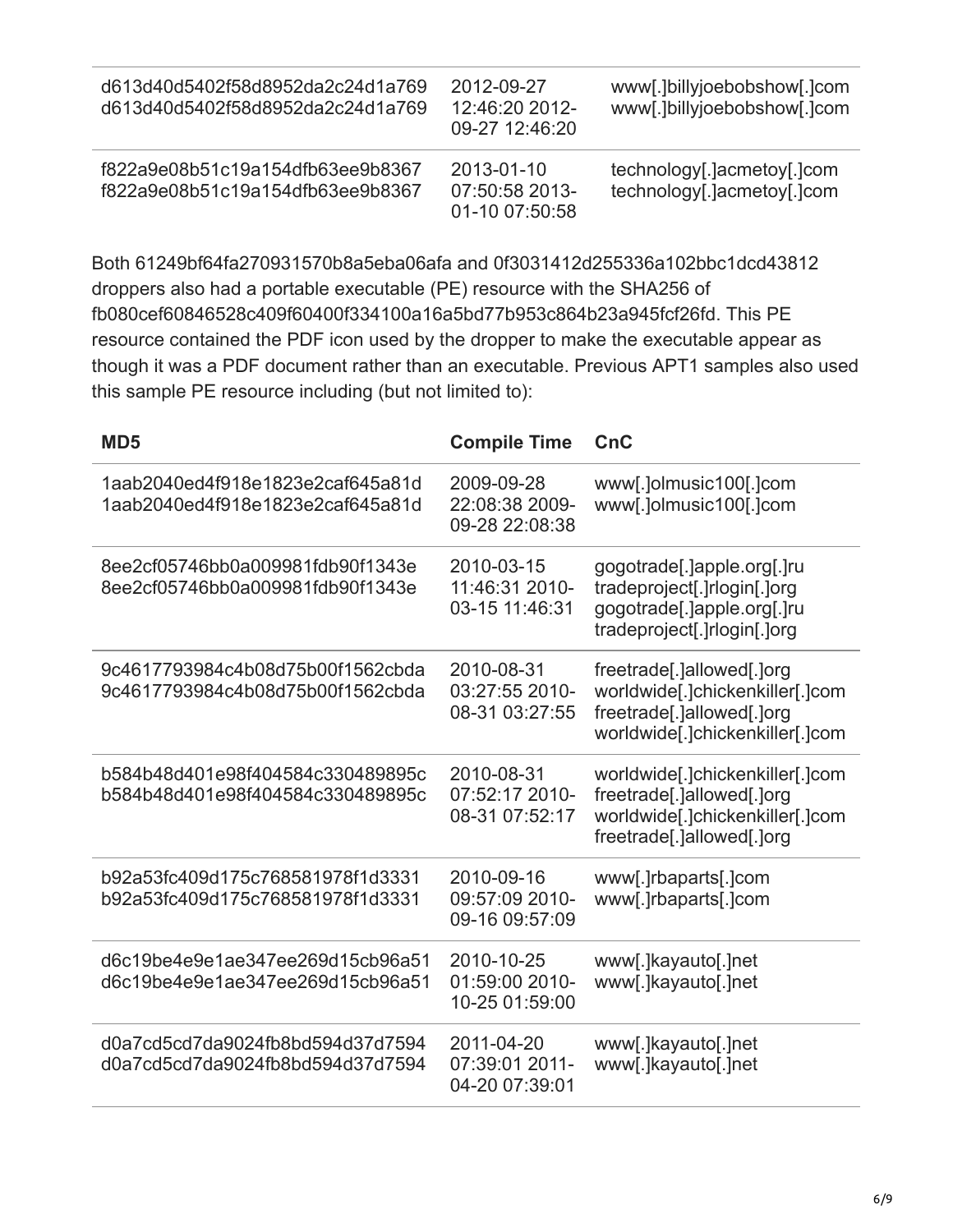| b19ef1134f54b4021f99cc45ae1bc270<br>b19ef1134f54b4021f99cc45ae1bc270 | 2011-06-13<br>06:56:04 2011-<br>06-13 06:56:04 | www[.]kayauto[.]net<br>www[.]kayauto[.]net                  |
|----------------------------------------------------------------------|------------------------------------------------|-------------------------------------------------------------|
| b0a95c47d170baad8a5594e0f755e0c1<br>b0a95c47d170baad8a5594e0f755e0c1 | 2012-03-26<br>06:50:10 2012-<br>03-26 06:50:10 | www[.]coachmotor[.]com<br>www[.]coachmotor[.]com            |
| 894ef915af830f38499d498342fdd8db<br>894ef915af830f38499d498342fdd8db | 2012-03-26<br>07:13:36 2012-<br>03-26 07:13:36 | www.lightnowautoparts.lcom<br>www[.]rightnowautoparts[.]com |
| c2aadd6a69a775602d984af64eaeda96<br>c2aadd6a69a775602d984af64eaeda96 | 2012-05-15<br>09:02:25 2012-<br>05-15 09:02:25 | www[.]bluecoate[.]com<br>www[.]bluecoate[.]com              |

### **Links to other Activity**

This same PE resource was also used in a number of other samples deployed by the "Menupass" group, which we have detailed in our **Poison Ivy report**. Previous Menupass samples with this same PE resource include (but are not limited to):

| MD <sub>5</sub>                  | <b>Compile Time</b> | CnC                    |
|----------------------------------|---------------------|------------------------|
| 392f15c431c00f049bb1282847d8967f | 2012-05-16 06:48:02 | army.xxuz.com          |
| 392f15c431c00f049bb1282847d8967f | 2012-05-16 06:48:02 | army.xxuz.com          |
| 21567cce2c26e7543b977a205845ba77 | 2012 06 26 05:17:52 | nasa.xxuz.com          |
| 21567cce2c26e7543b977a205845ba77 | 2012 06 26 05:17:52 | nasa.xxuz.com          |
| d4b7f99669a3efc94006e5fe9d84eb65 | 2012-07-03 09:33:46 | tw.2012yearleft.com    |
| d4b7f99669a3efc94006e5fe9d84eb65 | 2012-07-03 09:33:46 | tw.2012yearleft.com    |
| df5bd411f080b55c578aeb9001a4287d | 2012-07-04 04:07:36 | apple.cmdnetview.com   |
| df5bd411f080b55c578aeb9001a4287d | 2012-07-04 04:07:36 | apple.cmdnetview.com   |
| 001b8f696b6576798517168cd0a0fb44 | 2012 11 13 07:19:03 | google.macforlinux.net |
| 001b8f696b6576798517168cd0a0fb44 | 2012 11 13 07:19:03 | google.macforlinux.net |
| 6a3b8d24c125f3a3c7cff526e63297f3 | 2013-02-25 05:31:41 | cvnx.zyns.com          |
| 6a3b8d24c125f3a3c7cff526e63297f3 | 2013-02-25 05:31:41 | cvnx.zyns.com          |
| a02610e760fa15c064931cfafb90a9e8 | 2013-08-01 18:23:04 | cvnx.zyns.com          |
| a02610e760fa15c064931cfafb90a9e8 | 2013-08-01 18:23:04 | cvnx.zyns.com          |
| 78a4fee0e7b471f733f00c6e7bca3d90 | 2013-08-01 18:23:05 | fbi.sexxxy.biz         |
| 78a4fee0e7b471f733f00c6e7bca3d90 | 2013-08-01 18:23:05 | fbi.sexxxy.biz         |
| 6f3d15cf788e28ca504a6370c4ff6a1e | 2013-09-10 06:40:28 | scrlk.exprenum.com     |
| 6f3d15cf788e28ca504a6370c4ff6a1e | 2013-09-10 06:40:28 | scrlk.exprenum.com     |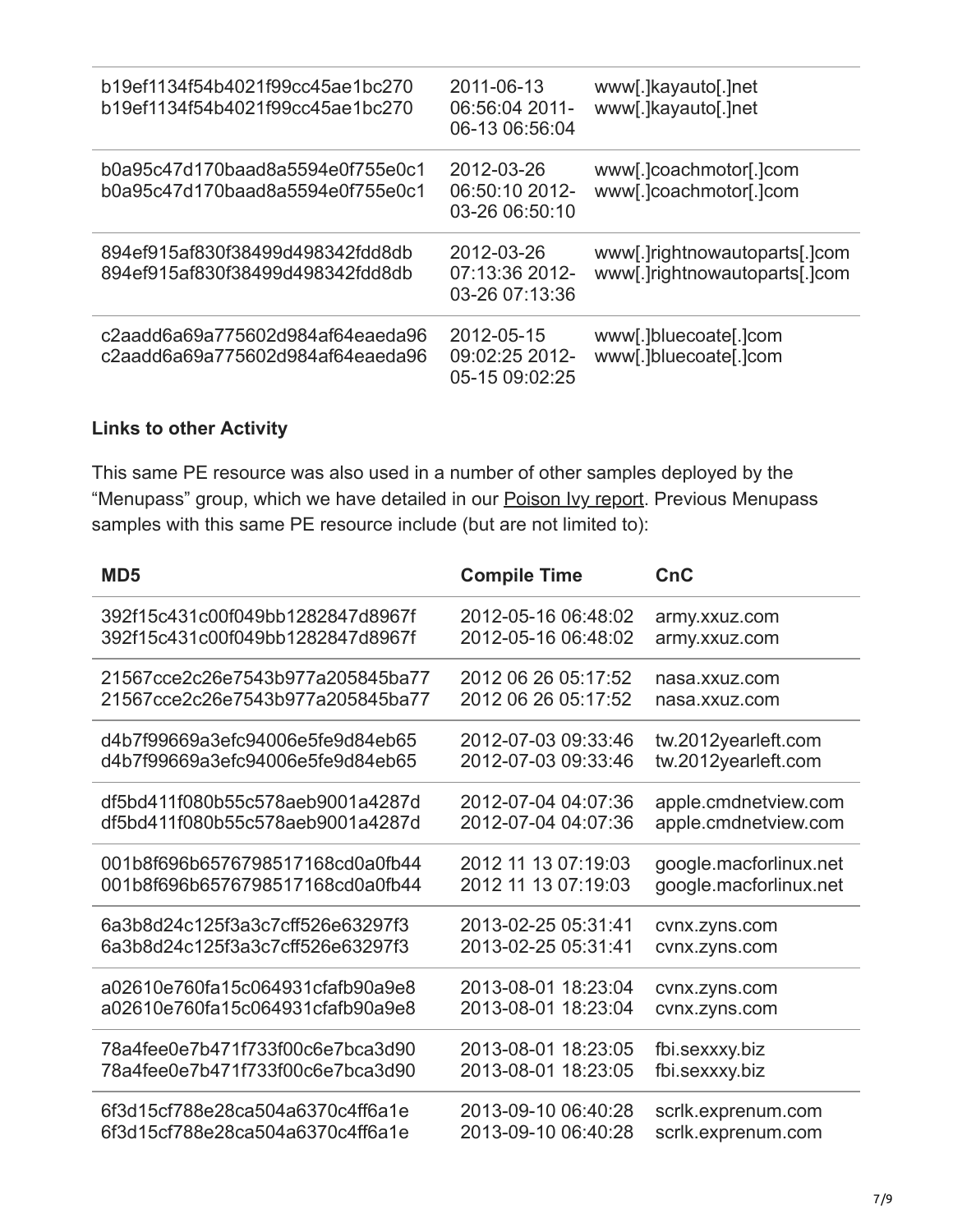## **Shared Tools**

This shared PE resource between what is believed to be two distinct groups (likely APT1, and Menupass) can be explained by either of the following:

- APT1 and Menupass are actually one and the same
- APT1 and Menupass share "binder" tools

It is unlikely that APT1 and Menupass represent the same group. We have observed no other overlaps in infrastructure or tools between these two groups. A more likely possibility is that the shared resource between APT1 and the Menupass group is a binder tool.

A binder tool enables a malicious actor to add an innocuous-looking icon, such as a PDF document icon, to a malicious dropper. This technique facilitates social engineering, presenting the end user with a file that looks like a PDF document rather than an executable. Figure 1 shows a builder that enables actors to bind a JPG image icon to a malicious executable.

| File<br>国   |        |               |
|-------------|--------|---------------|
| *.jpg:      |        |               |
|             |        | <b>Browse</b> |
| ma.exe:     |        |               |
|             |        | <b>Browse</b> |
| Final File: |        |               |
|             |        | <b>Browse</b> |
| BindFile    | Cancel |               |

### **Figure 1: Binder tool for disguising executable files as JPGs**

### **Attribution**

Based on the evidence provided, the following are possibilities:

- The Siesta campaign was executed by APT1
- An unknown group using tools and tactics shared by APT1 executed the Siesta campaign

Although we are not certain that APT1 is responsible for the Siesta activity, this current campaign shares a number of distinct characteristics with previous activity attributed to APT1.

## **So What?**

Regardless of which group is responsible for this campaign, our analysis highlights the importance of monitoring for known indicators. As shown above, monitoring for previously disclosed indicators of compromise (IOCs), even IOCs that are years old, can yield value.